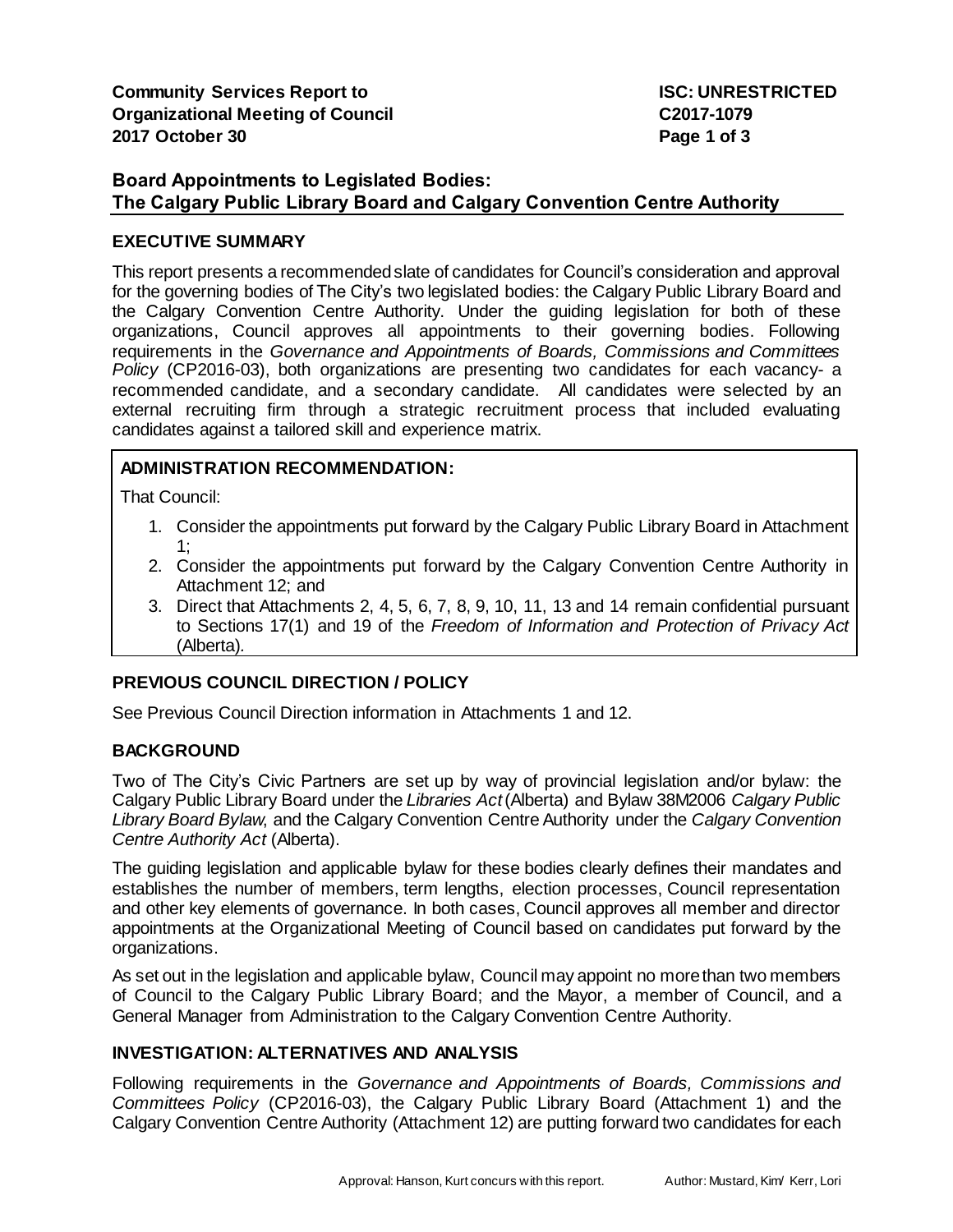## **Board Appointments to Legislated Bodies: The Calgary Public Library Board and Calgary Convention Centre Authority**

vacant position. The Board and the Authority have a recommended primary candidate and secondary candidate. The primary recommended candidates are the best match for the boards' skills and experience requirements identified in the recruitment process.

As approved by Council, both the Calgary Public Library Board and the Calgary Convention Centre Authority advertised and recruited for members outside of City Clerk's Boards, Commissions and Committees process. They both used external recruiting firms to undertake rigorous recruitment processes that included evaluating candidates against a tailored skill, experience and attribute matrix. In the case of the Calgary Convention Centre Authority, the candidates were also interviewed by the chair, and for the Calgary Public Library Board, by a subcommittee of the board. The selection processes applied the best practices and recommendations from The City of Calgary Auditor's Office 2013 governance audit (AC2013-0654) and Council Policy (CC003).

Information about key skills and experience sought by the Calgary Public Library Board is included in Attachments 1 to 11 and for the Calgary Convention Centre Authority in Attachments 12 to 14.

### **Stakeholder Engagement, Research and Communication**

Attachments 1 to 11 were prepared by the Calgary Public Library Board, and Attachments 12 to 14 were prepared by the Calgary Convention Centre Authority in consultation with Administration.

#### **Strategic Alignment**

Strategic recruitment of board members to The City's Legislated Bodies supports good governance practices and enhances their ability to support Council Priorities in Action Plan, in particular:

The Calgary Public Library Board supports A Prosperous City Community Wellbeing (P10) by working to expand Calgary's library system and enhance access to technology and information.

The Calgary Convention Centre Authority supports a Prosperous City Economic Growth and Competitiveness (P1) by strengthening Calgary's position as a global energy centre and location of choice for international talent, investment and innovation through enhanced business development, marketing, and placemaking; and furthering the implementation of the 10 Year Economic Strategy for Calgary.

#### **Social, Environmental, Economic (External)**

The recruitment of directors and members with expanded skills, knowledge, and diversity of experience will enhance the effectiveness of the Calgary Public Library Board and the Calgary Convention Centre Authority to govern and lead the implementation of their mandates, effectively serve Calgarians and the business community, and appropriately manage City-owned assets.

### **Financial Capacity**

#### *Current and Future Operating Budget:*

There are no additional costs attached to this report

#### *Current and Future Capital Budget:*

There are no additional costs attached to this report